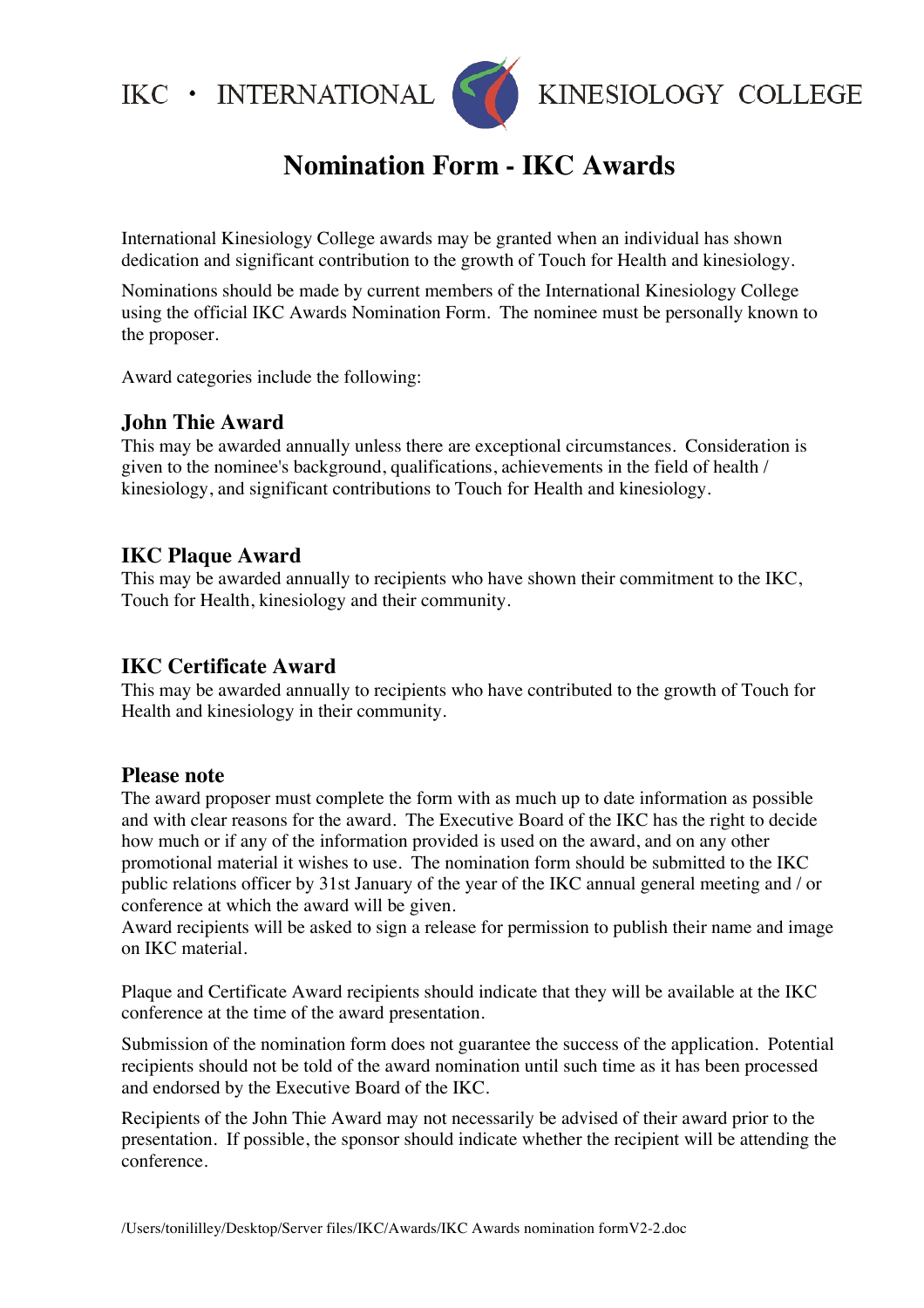



## **Nomination Form - IKC Awards**

# **John Thie Award**

| Nominee's name             |  |
|----------------------------|--|
| <b>Country</b>             |  |
| Sponsor's name             |  |
| <b>IKC</b> contact person  |  |
| <b>Contact information</b> |  |

#### **Please provide information about the person being nominated for the award**

| Is the nominee a member of the IKC?<br>If yes, state time period |  |
|------------------------------------------------------------------|--|
| How has the nominee served Touch for<br>Health / Kinesiology?    |  |
| List nominee's memberships / associations                        |  |

#### **John Thie Award**

Nominee's background: Qualifications achieved: Publications: Office bearing positions / roles served on boards and committees Service to the community Other outstanding achievements / awards

# **Recipient will be available at the IKC conference to collect award**  $\mathbf{Yes} \bigsqcup \mathbf{No} \bigsqcup$

\_\_\_\_\_\_\_\_\_\_\_\_\_\_\_\_\_\_\_\_\_\_\_\_\_\_\_\_\_\_\_\_\_\_\_\_\_\_\_\_\_\_\_\_\_\_\_\_\_\_\_\_\_\_\_\_\_\_\_\_\_\_\_\_\_\_\_\_\_\_\_\_\_\_\_

| Office use only       |                                          |
|-----------------------|------------------------------------------|
| Date of nomination    |                                          |
| Award category        | John Thie Award<br>Certificate<br>Plaque |
| Award year and venue  |                                          |
| Processed by          |                                          |
| Permission to publish |                                          |
| Approved by           | Date                                     |

/Users/tonililley/Desktop/Server files/IKC/Awards/IKC Awards nomination formV2-2.doc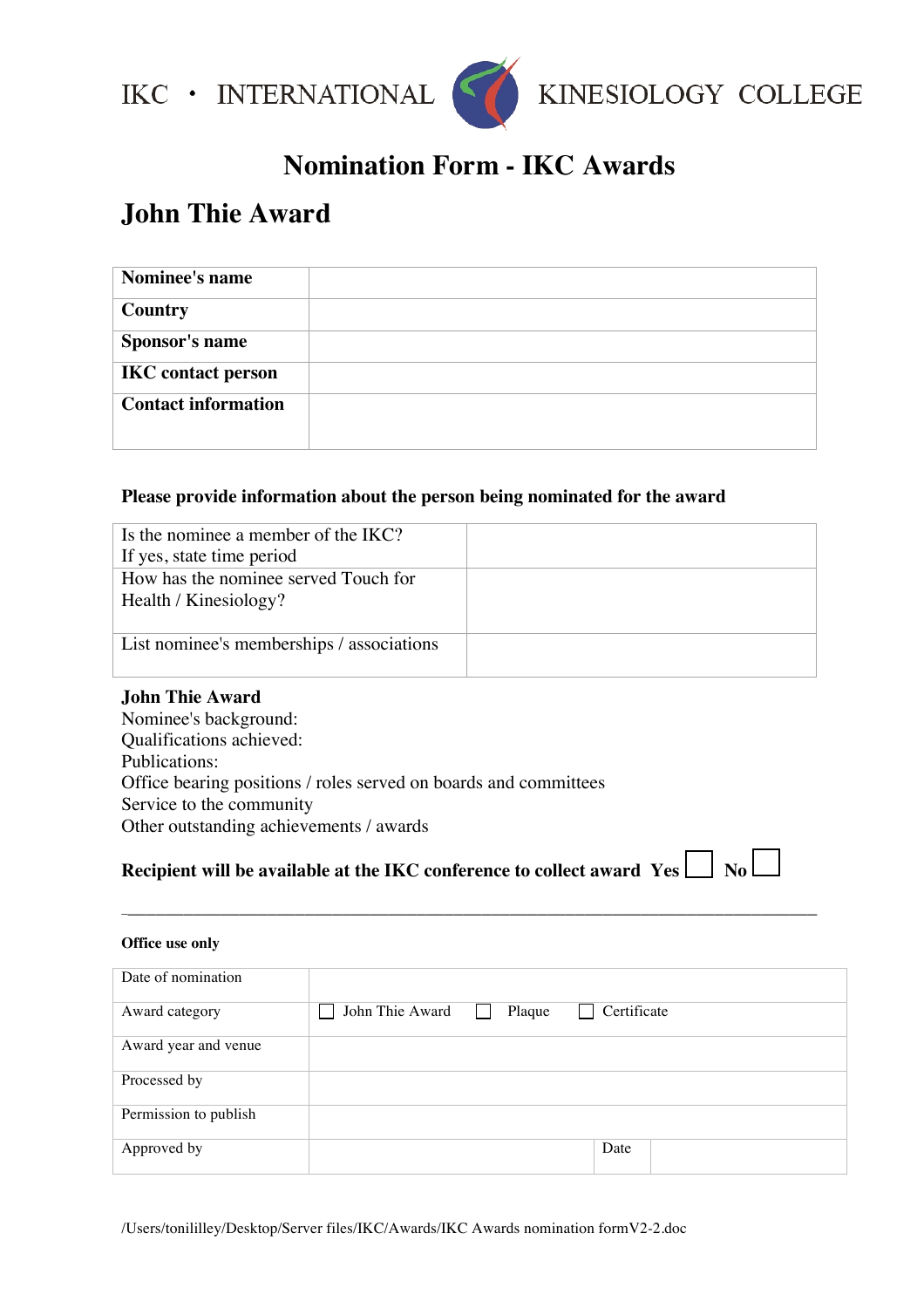



## **Nomination Form - IKC Awards**

# **IKC Plaque Award**

| Nominee's name             |  |
|----------------------------|--|
|                            |  |
| <b>Country</b>             |  |
| Sponsor's name             |  |
| <b>IKC</b> contact person  |  |
| <b>Contact information</b> |  |
|                            |  |
|                            |  |

#### **Please provide information about the person being nominated for the award**

| Is the nominee a member of the IKC?       |  |
|-------------------------------------------|--|
| If yes, state time period                 |  |
| How has the nominee served Touch for      |  |
| Health / Kinesiology?                     |  |
| See guidelines below.                     |  |
|                                           |  |
| List nominee's memberships / associations |  |
|                                           |  |

### **IKC Plaque Award**

Office bearing positions / roles served on boards and committees Length of time as active kinesiologist Outcomes for service to the community

## **Recipient will be available at the IKC conference to collect award Yes No**



#### **Office use only**

| Date of nomination    |                                          |
|-----------------------|------------------------------------------|
| Award category        | John Thie Award<br>Certificate<br>Plaque |
| Award year and venue  |                                          |
| Processed by          |                                          |
| Permission to publish |                                          |
| Approved by           | Date                                     |

\_\_\_\_\_\_\_\_\_\_\_\_\_\_\_\_\_\_\_\_\_\_\_\_\_\_\_\_\_\_\_\_\_\_\_\_\_\_\_\_\_\_\_\_\_\_\_\_\_\_\_\_\_\_\_\_\_\_\_\_\_\_\_\_\_\_\_\_\_\_\_\_\_\_\_\_